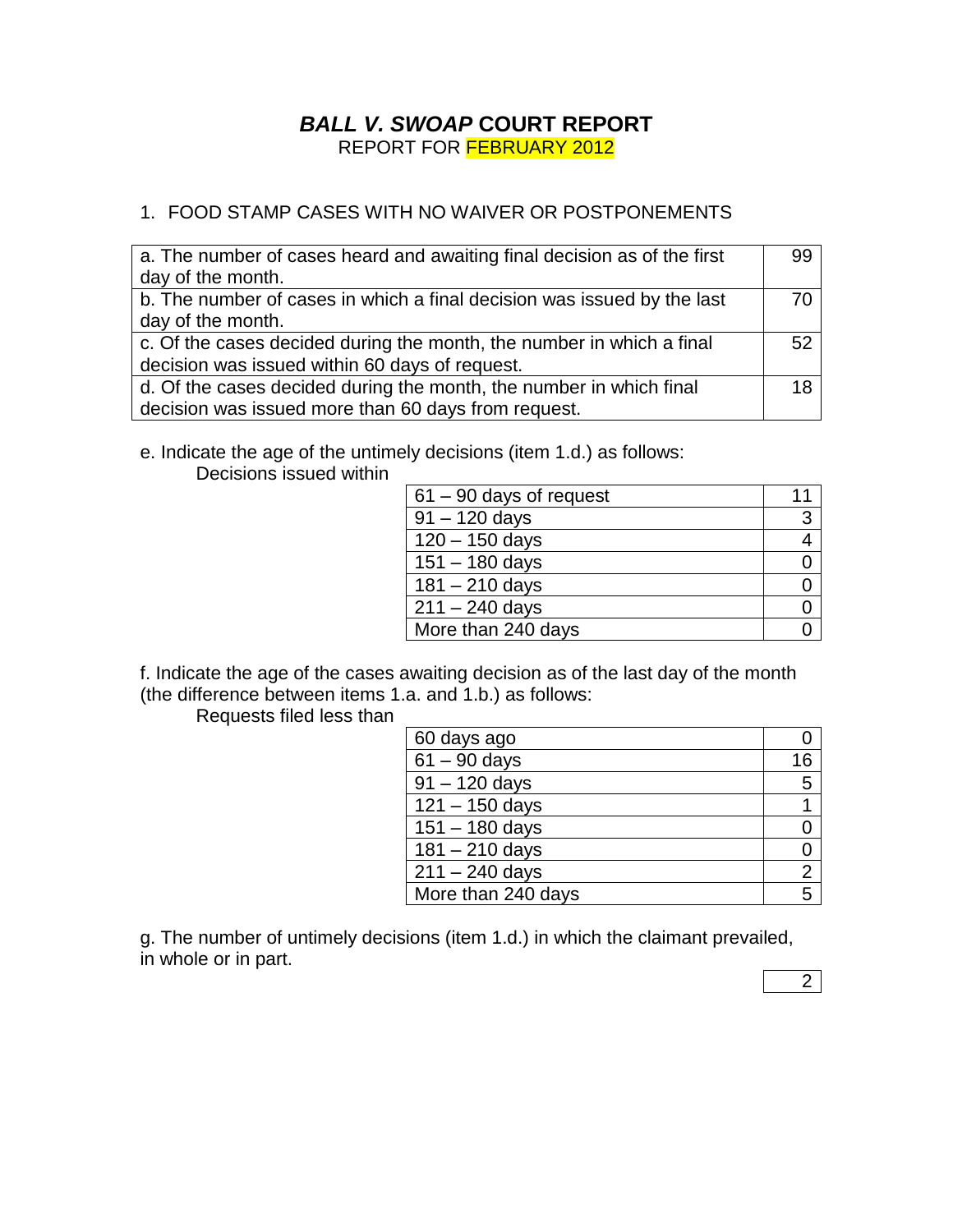### 2. FOOD STAMP CASES WITH POST HEARING CONTINUANCE (WAIVER)

| a. The number of cases heard and awaiting final decision as of the first  | 12 |
|---------------------------------------------------------------------------|----|
| day of the month.                                                         |    |
| b. The number of cases in which the final decision was issued by the last |    |
| day of the month.                                                         |    |
| c. Of the cases decided during the month, the number in which the final   |    |
| decision was issued within 60 days of request.                            |    |
| d. Of the cases decided during the month, the number in which the final   |    |
| decision was issued more than 60 days from request.                       |    |

e. Indicate the age of the untimely decisions (item 2.d.) as follows:

Decisions issued within

| $61 - 90$ days     |  |
|--------------------|--|
| $91 - 120$ days    |  |
| $121 - 150$ days   |  |
| $151 - 180$ days   |  |
| $181 - 210$ days   |  |
| $211 - 240$ days   |  |
| More than 240 days |  |

f. Indicate the age of cases awaiting decision as of the last day of the month (the difference between items 2.a. and 2.b.) as follows:

Request filed less than

| 60 days ago        |  |
|--------------------|--|
| $61 - 90$ days     |  |
| $91 - 120$ days    |  |
| $121 - 150$ days   |  |
| $151 - 180$ days   |  |
| $181 - 210$ days   |  |
| $211 - 240$ days   |  |
| More than 240 days |  |

g. The number of untimely decisions (item 2.d.) in which the claimant prevailed, in whole or in part.

 $\overline{0}$ 

• In those cases where the hearing was continued on the motion of the Administrative Law Judge prior to the close of the record or the record remained open after the hearing for submission of evidence, the number of days (1 day or greater) for continuance or holding the record open are computed as an extension to the 60 / 90 days from the date of the hearing request prior to indicating the age of a case having a post hearing continuance.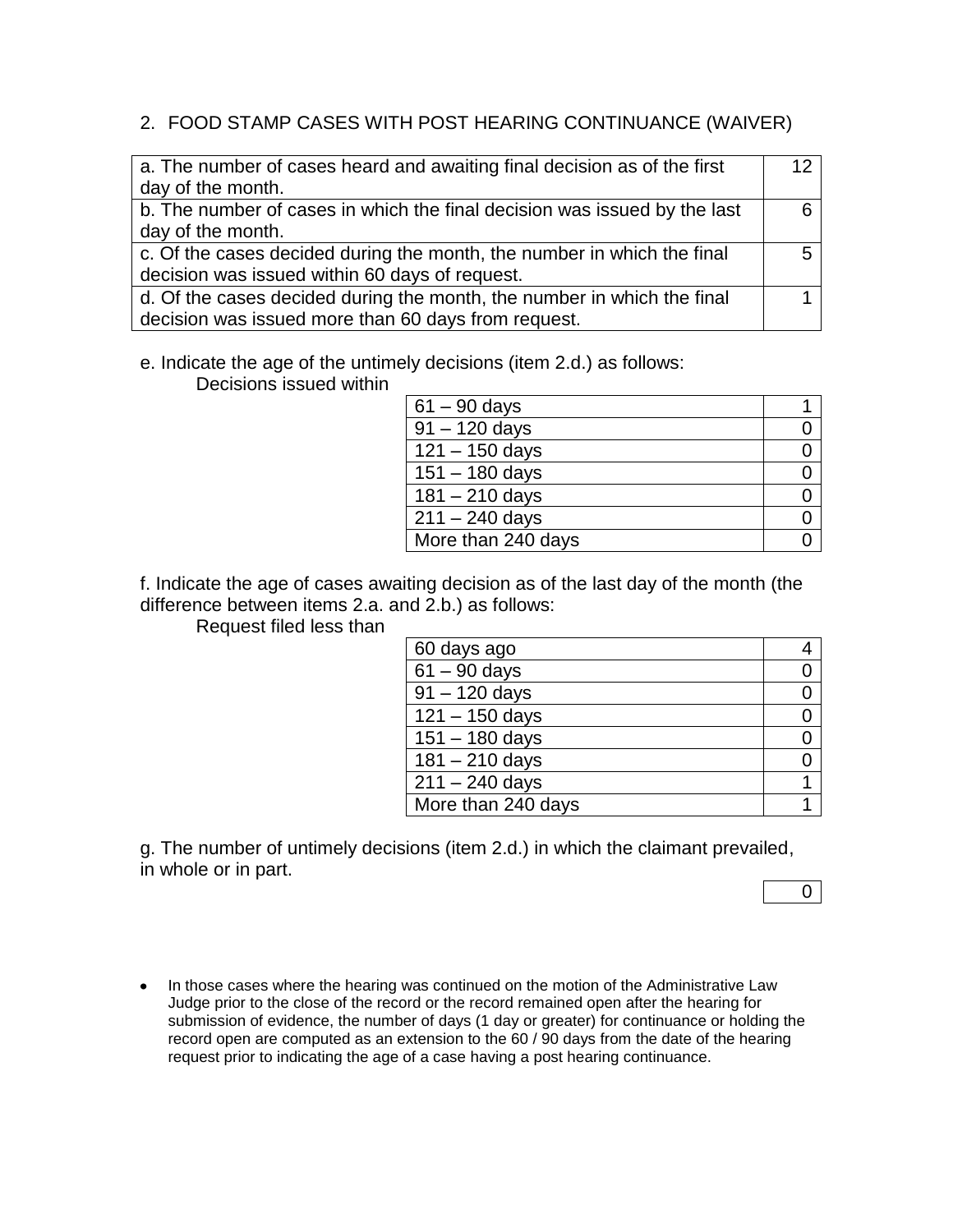### 3. FOOD STAMP ONLY CASES WITH PREHEARING POSTPONEMENT

| a. The number of cases heard and awaiting final decision as of the first  | 30 |
|---------------------------------------------------------------------------|----|
| day of the month.                                                         |    |
| b. The number of cases in which the final decision was issued by the last | 21 |
| day of the month.                                                         |    |
| c. Of the cases decided during the month, the number in which the final   | 13 |
| decision was issued within 60 days of request.                            |    |
| d. Of the cases decided during the month, the number in which the final   |    |
| decision was issued more than 60 days from request.                       |    |

# e. Indicated the age of the untimely decisions (item 3.d.) as follows:

Decisions issued within

| $61 - 90$ days of request |   |
|---------------------------|---|
| $91 - 120$ days           |   |
| $121 - 150$ days          | 3 |
| $151 - 180$ days          |   |
| $181 - 210$ days          |   |
| $211 - 240$ days          |   |
| More than 240 days        |   |

f. Indicate the age of cases awaiting decision as of the last day of the month (the difference between items 3.a. and 3.b.) as follows:

Request filed less than

| 60 days ago        | 3 |
|--------------------|---|
| $61 - 90$ days     |   |
| $91 - 120$ days    |   |
| $121 - 150$ days   |   |
| $151 - 180$ days   |   |
| $181 - 210$ days   |   |
| $211 - 240$ days   |   |
| More than 240 days |   |

g. The number of untimely decisions (item 3.d.) in which the claimant prevailed, in whole or in part.

2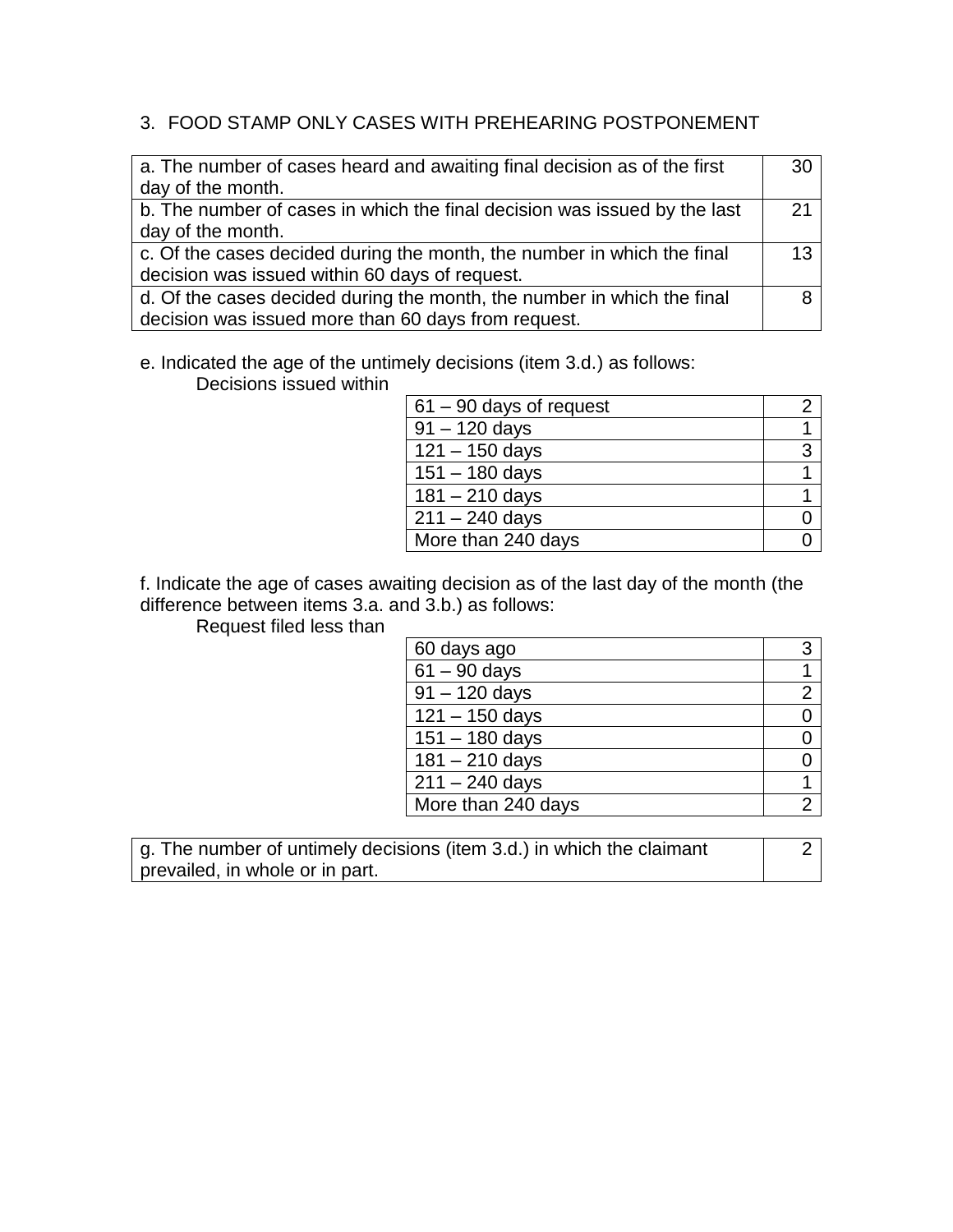## *BALL V. SWOAP* **COURT REPORT** REPORT FOR FEBRUARY 2012

### 1. CASES WITH NO WAIVER OR POSTPONEMENTS.

|                                                                                                                                | $\sum_{i=1}^{n}$ | တ္တ | RCA |   | ≃ |
|--------------------------------------------------------------------------------------------------------------------------------|------------------|-----|-----|---|---|
| a. The number of cases heard and awaiting<br>final decision as of the first day of the month.                                  | 307              | 80  |     |   |   |
| b. The number of cases in which a final decision<br>was issued by the last day of the month.                                   | 227              | 52  |     | 0 |   |
| c. Of the cases decided during the month, the<br>number in which the final decision was issued<br>within 90 days of request.   | 168              | 37  |     |   |   |
| d. Of the cases decided during the month, the<br>number in which the final decision was issued<br>more than 90 days of request | 59               | 15  |     |   |   |

e. Indicate the age of the untimely decisions (item 1.d.) as follows:

Decisions issued within

| $91 - 120$ days             | 50 |   |  |  |
|-----------------------------|----|---|--|--|
| $\overline{121} - 150$ days | 4  | 3 |  |  |
| $151 - 180$ days            | 3  | ঽ |  |  |
| $181 - 210$ days            |    |   |  |  |
| $211 - 240$ days            |    |   |  |  |
| $241 - 270$ days            |    |   |  |  |
| $> 270$ days                |    |   |  |  |

f. Indicate the ages of cases awaiting final decision (the difference between items 1.a. and 1.b.) as of the last day of the month.

Request filed

| Reduest liled                                   |                  |                |    |   |          |          |
|-------------------------------------------------|------------------|----------------|----|---|----------|----------|
|                                                 | $<$ 91 days      | 33             | 11 | 0 | O        | 0        |
|                                                 | $91 - 120$ days  | 21             |    | 0 | 0        | 0        |
|                                                 | $121 - 150$ days | 5              | 3  | 0 | 0        | 0        |
|                                                 | $151 - 180$ days | 3              | 0  | 0 | 0        | 0        |
|                                                 | $181 - 210$ days |                | 0  | 0 | 0        | 0        |
|                                                 | $211 - 240$ days | $\overline{2}$ |    | 0 | 0        | 0        |
|                                                 | $241 - 270$ days | $\overline{2}$ | 0  | 0 | 0        | $\Omega$ |
|                                                 | $> 270$ days     | 13             | 6  | 0 | 0        | $\Omega$ |
|                                                 |                  |                |    |   |          |          |
| g. The number of untimely decisions (item 1.d.) |                  |                |    |   |          |          |
| in which the claimant prevailed, in whole or in |                  | 12             | 10 | 0 | $\Omega$ | 0        |
| part.                                           |                  |                |    |   |          |          |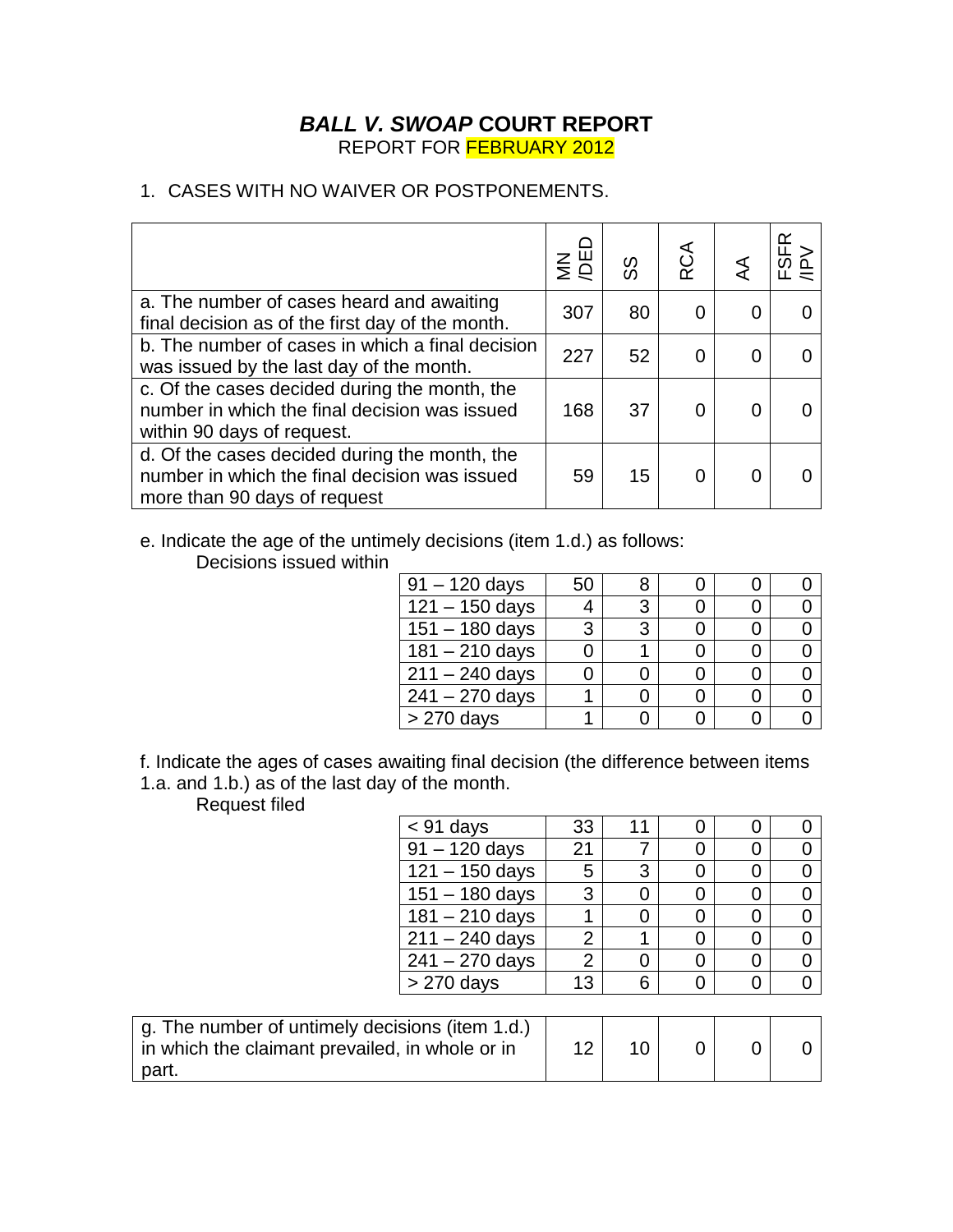#### 2. CASES WITH A POSTHEARING CONTINUANCE (WAIVER)

|                                                                                                                                     | $\epsilon$ | တ္တ | RCA |  |
|-------------------------------------------------------------------------------------------------------------------------------------|------------|-----|-----|--|
| a. The number of cases heard and awaiting<br>final decisions as of the first day of the month.                                      | 63         | 26  |     |  |
| b. The number of cases in which a final decision<br>was issued by the last day of the month.                                        | 24         | 9   |     |  |
| c. Of the cases decided during the month, the<br>number in which a final decision was issued<br>within 90 days of the request.      | 22         | 5   |     |  |
| d. Of the cases decided during the month, the<br>number in which a final decision was issued<br>more than 90 days from the request. | っ          |     |     |  |

## e. Indicate the age of the timely decisions (item 1.d.) as follows:

Decision issued within

| $91 - 120$ days         |  |  |  |
|-------------------------|--|--|--|
| $121 - 150$ days        |  |  |  |
| $151 - 180$ days        |  |  |  |
| $181 - 210$ days        |  |  |  |
| $\sqrt{211} - 240$ days |  |  |  |
| $241 - 270$ days        |  |  |  |
| > 270 days              |  |  |  |

f. Indicate the ages of cases awaiting decisions as of the last day of the month (the difference between 1.a. and 1.b.) as follows:

Request filed

| < 91 days ago    | 29 | 14 |  |  |
|------------------|----|----|--|--|
| $91 - 120$ days  |    |    |  |  |
| $121 - 150$ days |    |    |  |  |
| $151 - 180$ days |    |    |  |  |
| $181 - 210$ days |    |    |  |  |
| $211 - 240$ days |    |    |  |  |
| $241 - 270$ days |    |    |  |  |
| > 270 days       |    |    |  |  |

| g. The number of untimely decisions (item 2.d.)<br>in which the claimant prevailed, in whole or in |  |  |  |
|----------------------------------------------------------------------------------------------------|--|--|--|
| part.                                                                                              |  |  |  |

• In those cases where the hearing was continued on the motion of the Administrative Law Judge prior to the close of the record or the record remained open after the hearing for submission of evidence, the number of days (1 day or greater) for continuance or holding the record open are computed as an extension to the 60 / 90 days from the date of the hearing request prior to indicating the age of a case having a post hearing continuance.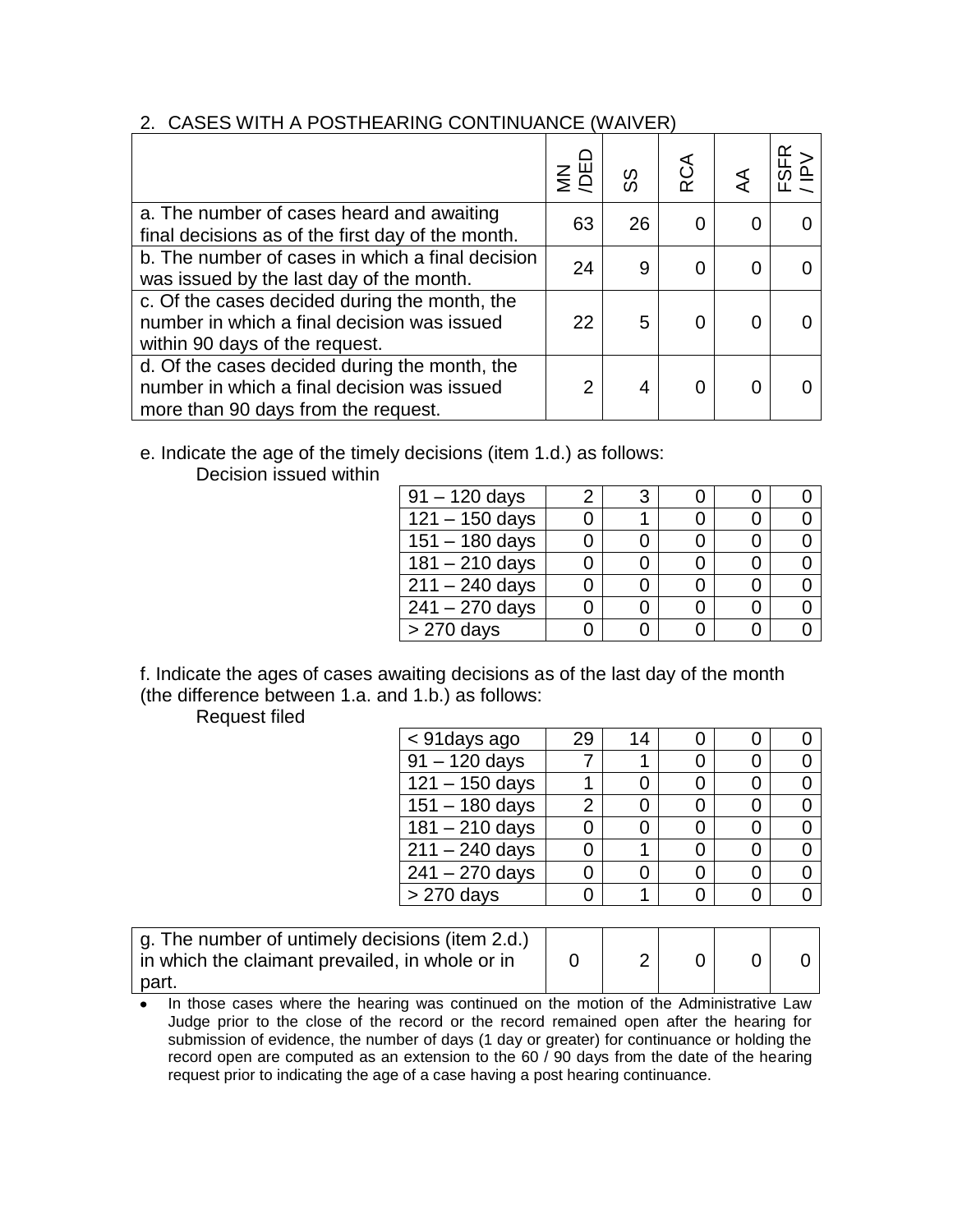## 3. CASES WITH PREHEARING POSTPONEMENT

|                                                                                                                           | $rac{1}{2}$ $rac{1}{2}$ | တ္တ | RCA |   |  |
|---------------------------------------------------------------------------------------------------------------------------|-------------------------|-----|-----|---|--|
| a. The number of cases heard and awaiting<br>final decision as of the first day of the month.                             | 181                     | 51  |     |   |  |
| b. The number of cases in which a final decision<br>was issued by the last day of the month.                              | 98                      | 28  |     | 0 |  |
| c. Of cases decided during the month, the<br>number in which the final decision was issued<br>within 90 days of request.  | 62                      | 18  |     |   |  |
| d. Of cases decided during the month, the<br>number in which final decision was issued more<br>than 90 days from request. | 36                      | 10  |     |   |  |

#### e. Indicate the age of the untimely decisions (item 3.d.) as follows: Decisions issued within

| $91 - 120$ days             | 27 | 5 |  |  |
|-----------------------------|----|---|--|--|
| $\overline{121} - 150$ days |    | 2 |  |  |
| $151 - 180$ days            |    |   |  |  |
| $181 - 210$ days            | 2  | 2 |  |  |
| $211 - 240$ days            |    |   |  |  |
| $241 - 270$ days            |    |   |  |  |
| $> 270$ days                |    |   |  |  |

f. Indicate the age of cases awaiting decision (the difference between 3.a. and 3.b.) as of the last day of the month.

Request filed

| < 91 days ago           | 44 | 16 |  |  |
|-------------------------|----|----|--|--|
| $91 - 120$ days         | 18 |    |  |  |
| $121 - 150$ days        |    |    |  |  |
| $151 - 180$ days        | 6  |    |  |  |
| $181 - 210$ days        |    |    |  |  |
| $\sqrt{211} - 240$ days |    |    |  |  |
| $241 - 270$ days        |    |    |  |  |
| $> 270$ days            |    |    |  |  |
|                         |    |    |  |  |

| g. The number of untimely decisions (item 3.d.)<br>in which the claimant prevailed, in whole or in |  |  |  |
|----------------------------------------------------------------------------------------------------|--|--|--|
| part.                                                                                              |  |  |  |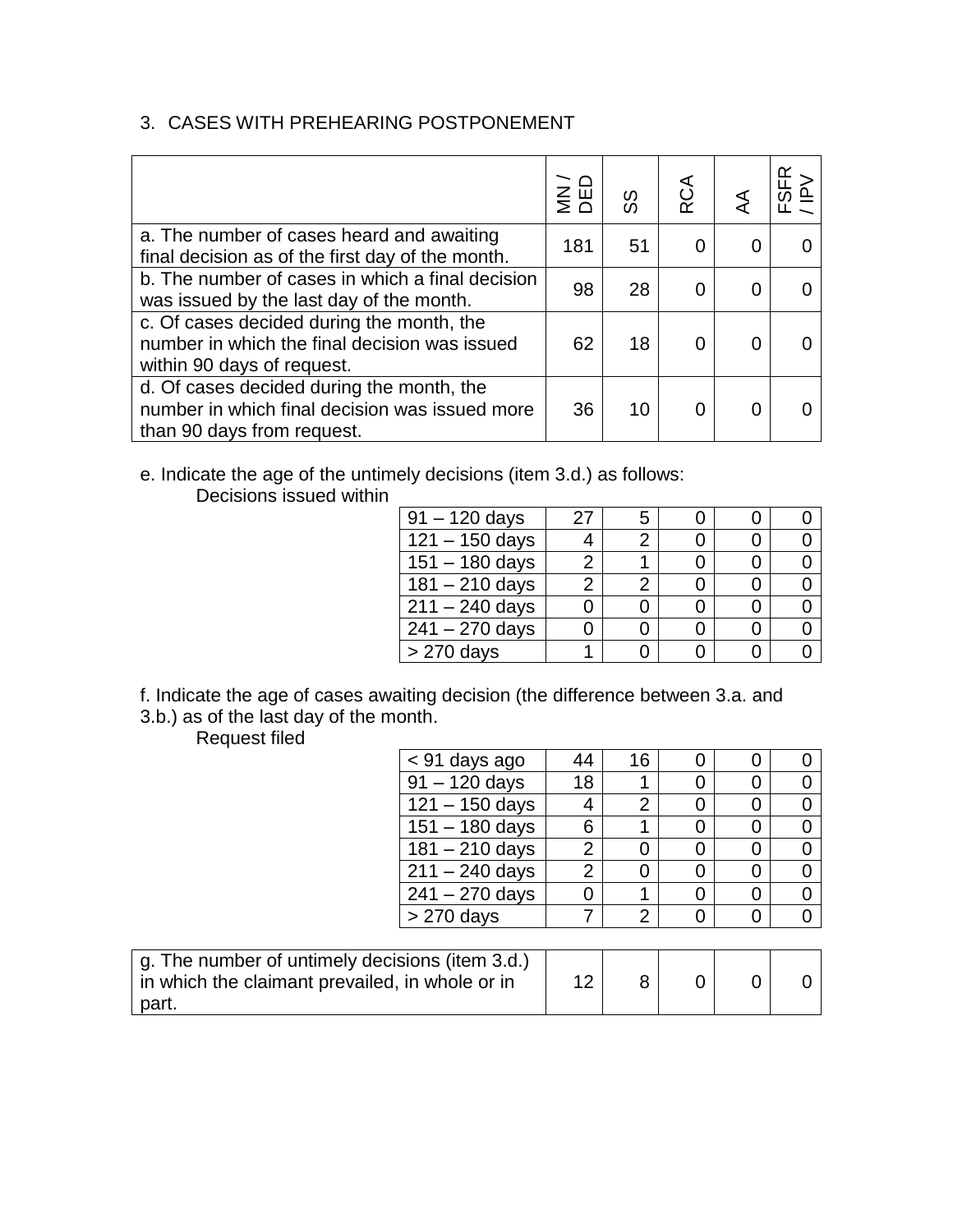#### 4. INTERIM PAYMENTS DURING THE REPORTING MONTH

a. The number of claimants paid \$50.00 or more under paragraph 3 of the a. The namber of clamants paid \$50.00 or more ander paragraph 5 or the 48<br>Order of *Ball v. Swoap* 1981.

b. Of the payments shown (item 4.a.), indicate the penalty payment for each late case:

| NON-CW     | \$72.50 / day |
|------------|---------------|
| MN         | \$95.00 / day |
| <b>IFS</b> | \$50.00 / day |

NON-CW

187 days / 97 days late / \$7,032.50 141 days / 51 days late / \$3,697.50 152 days / 62 days late / \$4,495.00 96 days / 6 days late / \$435.00 101 days / 11 days late / \$797.50 118 days / 28 days late / \$2,030.00 98 days / 8 days late / \$580.00 126 days / 36 days late / \$2,610.00 98 days / 8 days late / \$580.00 100 days / 10 days late / \$725.00 92 days / 2 days late / \$145.00 190 days / 100 days late / \$7,250.00 94 days / 4 days late / \$290.00 95 days / 5 days late / \$362.50 91 days / 1 day late / \$72.50 122 days / 32 days late / \$2,320.00 106 days / 16 days late / \$1,160.00 421 days / 331 days late / \$23,997.50 125 days / 35 days late / \$2,537.50 120 days / 30 days late / \$2,175.00

### FS

 days / 2 days late / \$100.00 days / 30 days late / \$1,500.00 days / 1 day late / \$50.00 days / 10 days late / \$500.00

#### MN/DED

140 days / 50 days late / \$4,750.00 117 days / 27 days late / \$2,565.00 111 days / 21 days late / \$1,995.00